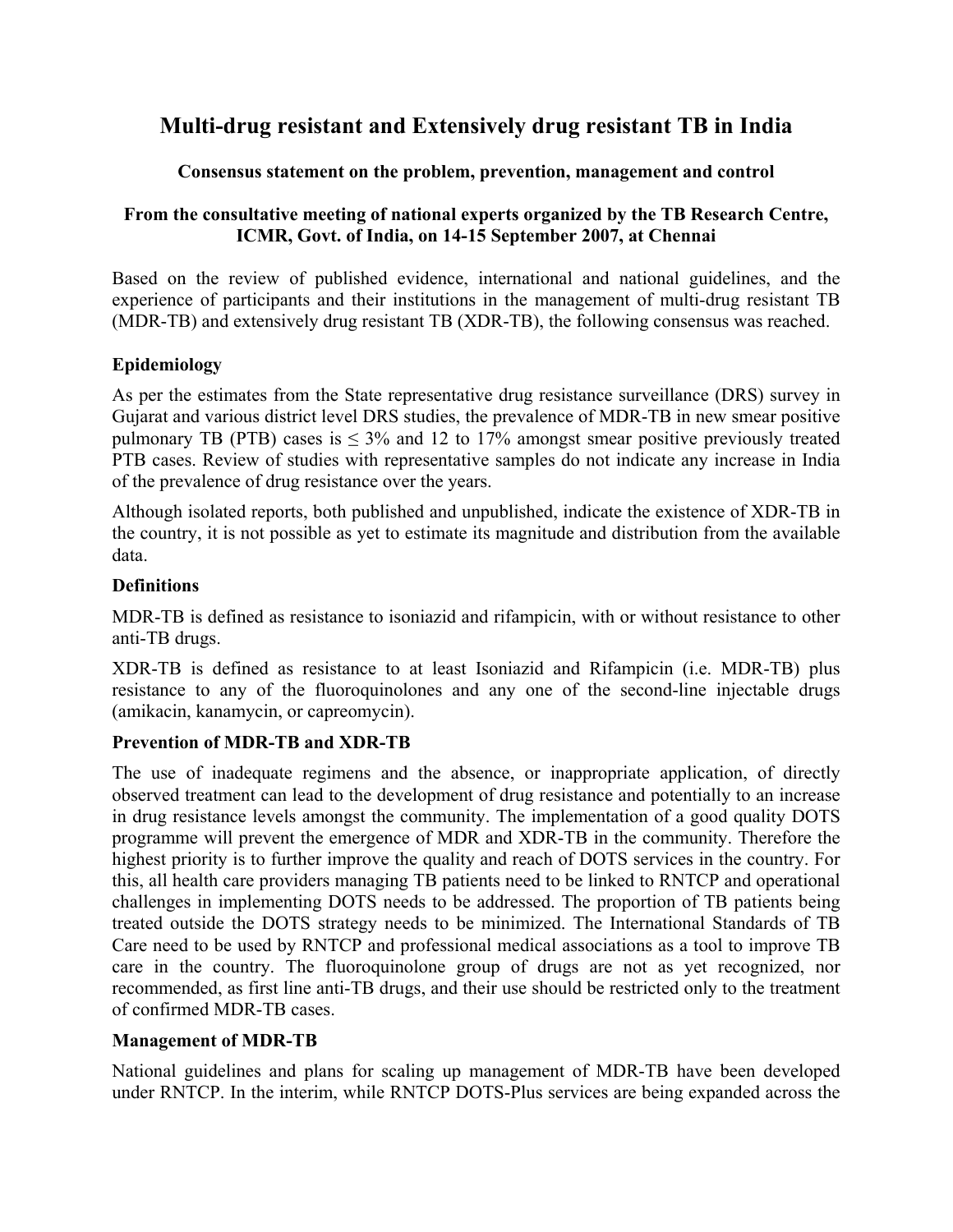country, all health care providers in the public and private sector managing MDR TB cases, need to adhere to the following:

- ¾ MDR-TB management to be preferably undertaken only at selected health institutions with experience, expertise and availability of required diagnostic and treatment facilities
- $\triangleright$  Diagnosis of MDR-TB
	- o Drug resistance may be suspected based on history of prior treatment (e.g. smear positive case after repeated treatment courses, Cat II failure etc.) and/or close exposure to a possible source case confirmed to have drug-resistant TB
	- o For patients in whom drug resistance is suspected, diagnosis of MDR-TB should be done through culture and drug susceptibility testing from a quality-assured laboratory.
- $\triangleright$  Interpretation of DST Results
	- $\circ$  Drug susceptibility test results of the 1<sup>st</sup> line anti-TB drugs pyrazinamide, streptomycin, and ethambutol should be interpreted with caution due to the poor reproducibility of these results even under optimal laboratory conditions.
	- o Drug Susceptibility Test (DST) results of 2nd line anti-TB drugs**\*** should be interpreted with great caution due to limited capacity of laboratories, absence of quality-assurance, and lack of standardized methodology.
- $\triangleright$  Treatment regimen
	- o All relevant investigations to be performed prior to treatment initiation
	- o Preferably the standardized regimen as recommended in the national DOTS-Plus guidelines should be used [6(9) Km Ofx Eto Cs Z E / 18 Ofx Eto Cs E] **†**
	- $\circ$  If results of 2<sup>nd</sup> line DST from an accredited laboratory are available, an individualized regimen may be used in such patients after obtaining a detailed history of previous anti-TB treatment
- $\triangleright$  Duration of treatment
	- o At least six months of Intensive Phase (IP) should be given, extended up to 9 months in patients who have a positive culture result taken at  $4<sup>th</sup>$  month of treatment
	- o Minimum 18 months of Continuation Phase (CP) should be given following the Intensive Phase
- $\triangleright$  Follow-up schedule

1

- o Smear examination should be conducted monthly during IP and at least quarterly during CP
- o Culture examination should be done at least at 4, 6, 12, 18 and 24 months of treatment
- o Relevant additional investigations should be performed as indicated
- $\triangleright$  Treatment adherence and support

<sup>\*</sup> Fluoroquinolones (Ciprofloxacin, Ofloxacin, Levofloxacin, Moxifloxacin, Gatifloxacin, Sparfloxacin, Pefloxacin); Kanamycin, Amikacin, Capreomycin, Ethionamide, Prothionamide, Cycloserine and PAS

<sup>†</sup> Km = Kanamycin; Ofx=Ofloxacin; Eto=Ethinamide; Cs=Cycloserine; Z=Pyrazinamide; E=Etambutol